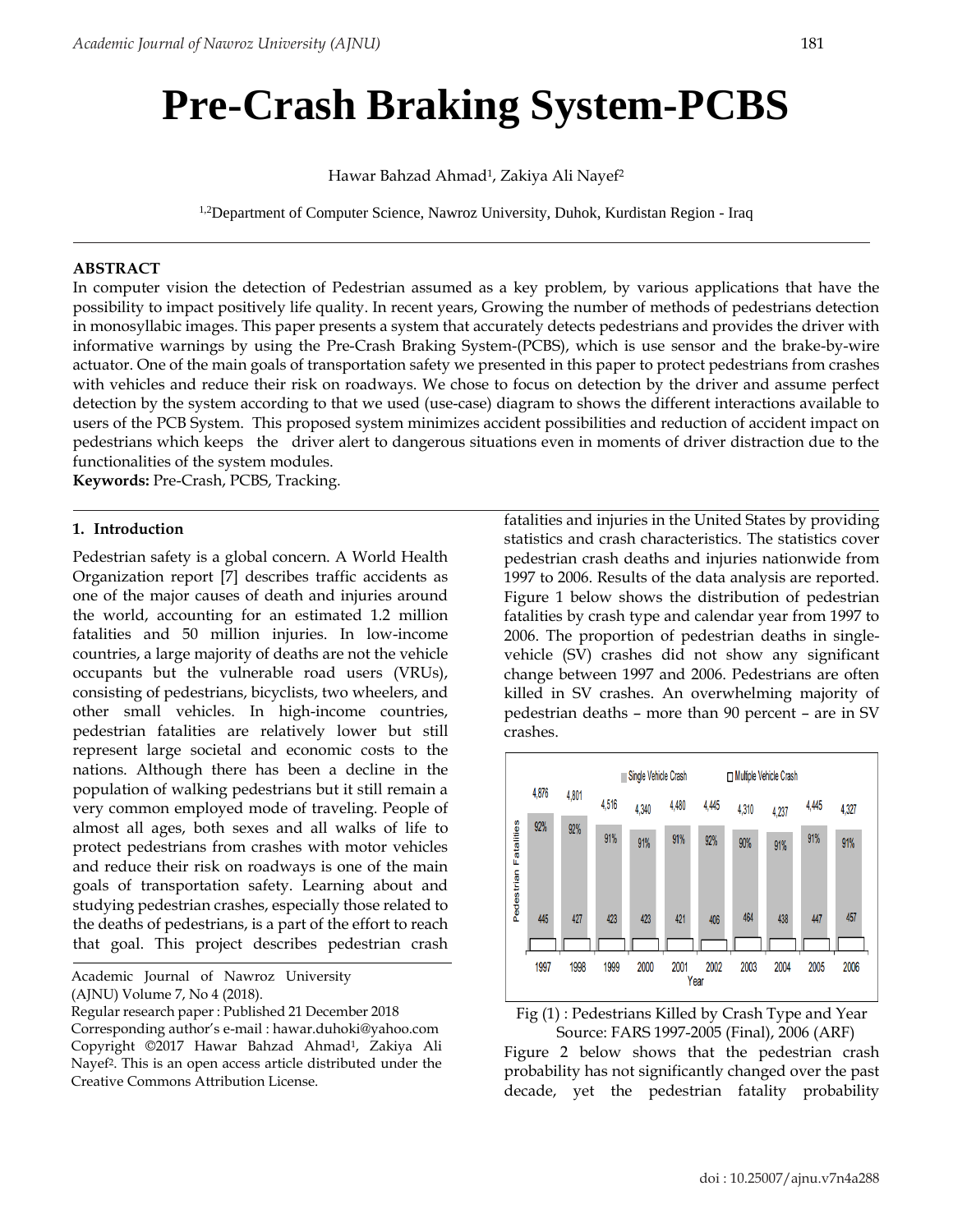increased more than one third – from 5.3 percent in 1999 to 7.1 percent in 2006. It has steadily increased since 1999.



Fig (2) : Pedestrian Fatality Probability and Crash Probability by Year Source: FARS 1997-2005 (Final), 2006 (ARF) and GES 1997-2006

Pedestrians over age 64 accounted for more than 21 percent of the pedestrians killed, and children under the age of 16 accounted for about 10 percent of the fatalities. The 70+ age group had the highest pedestrian fatalities among all individual age groups (17 percent),

and the 40-to-44 and 45-to-49 age groups had the second highest pedestrian fatalities (9 percent). The percentages by age group of pedestrians killed are shown in Figure 3.



## Fig (3) : Distribution of Pedestrian Fatalities by Age Group Source: FARS 1997-2005 (Final), 2006 (ARF)

## **1.2 Problem Statement**

Basing on previous studies conducted on the fatality risk estimation on pedestrians knocked down by cars, it can be deduced that the speed at which a car is travelling determines the accident fatality level. The

table below shows previous works on different vehicle speeds and estimation on the fatality risk estimation in previous publications on fatality risk for pedestrians struck by passenger cars.

|                             | <b>Years of data</b> | 30 km/h       | 50 km/h        | <b>70 km/h</b>   |
|-----------------------------|----------------------|---------------|----------------|------------------|
| Anderson et al.<br>(1997)   | 1978                 | 8%            | 85%            | 100%             |
| <b>Ashton (1982)</b>        | 1965-1979            | $\approx$ 5%  | $\approx 45\%$ | $\approx 95\%$   |
| Pasanen (1992)              | 1965–1979            | 6%            | 40%            | 94%              |
| <b>Yaksich (1964)</b>       | 1958-1963            | $\approx$ 22% | $\approx 65\%$ | 100%             |
| Cuerden et al. (2007)       | 2000-2007            | $\approx$ 2%  | $\approx 12\%$ | $\approx 33\%$ * |
| Davis (2001)**              | 1965-1979            | $1\%$         | 7%             | 51%              |
| Hannawald & Kauer<br>(2004) | 1991-2003            | 4%            | 14%            | 39%              |
| Oh et al. (2008b)***        | 2003-2005            | 7%            | 34%            | 77%              |

Fig (4) : Fatality risk estimation [11]

\*Estimate was based on private communication with Cuerden and was not given in Cuerden ed al. (2007). \*\*Risk estimates regard pedestrians in the ages 15 to 59 years.

\*\*\*Striking vehicles included passenger cars, SUV's, vans, trucks and busses.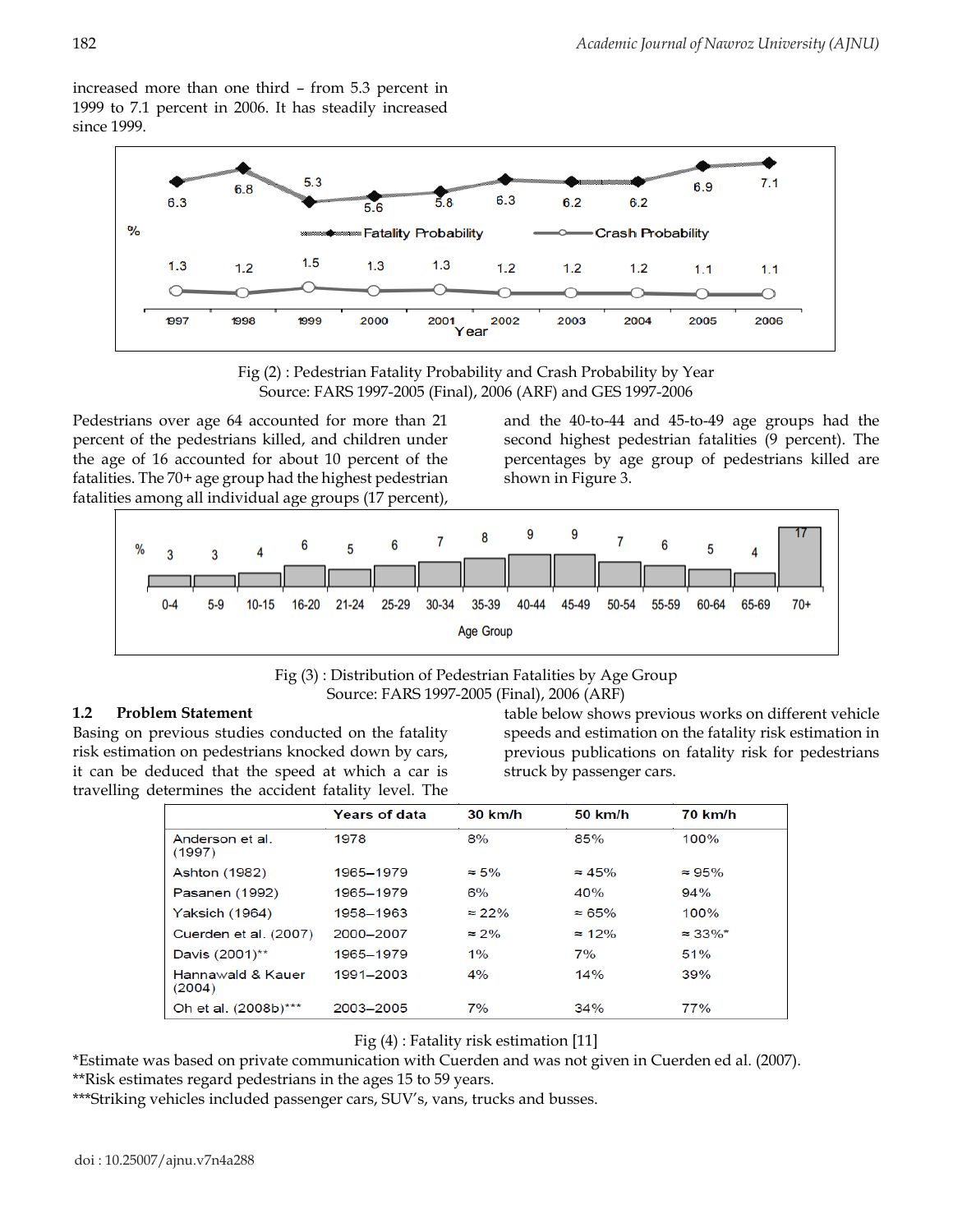The study is focused on an age group between 15 to 59 years in different countries because the authors believed that under normal circumstances, the ideal age for one to cross the road without assistance is between 15 and 59 years of age. Below the stated age group was considered a minor and above the group was considered an elderly person who might need assistance.

From the table above, it can be concluded that the fatality risk of an accident is less when the speed of the vehicle is lower.

#### **1.3 Objective**

The objective of the Pre-Crash Braking System-PCBS is to accurately detect pedestrians and provide the driver with informative warnings. In the eyes of the driver, the end product of a good system provides a timely warning and, possibly, additional information such as the distance of the pedestrian from the car. Although generic image processing algorithms have been addressing similar goals for many years, there are several problems that are unique to image processing in automotive applications.

In the present experiment, we chose to focus on detection by the driver and assume perfect detection by the system

In light of the above, this experiment addressed one main issue:

- Minimizing accident possibilities and reduction of accident impact on pedestrians

#### **2. PROPOSED SYSTEM AND FEATURES IN GENERAL**

#### **2.1 System Prototype / Perspective**

Pre-Crash Braking System (PCBS) is a system that gives autonomous braking ability to vehicles by using the pedestrian sensor and the brake-by-wire actuator. It recognizes and responds to possible pedestrian collisions by electronically controlling the brakes to decrease speed.

The PCBS countermeasure system is intended to provide drivers with the latest information available for improving the safety and mobility of pedestrian. This pedestrian safety system warns drivers of potential collision, it can help save lives by warning drivers of potential collisions and decreasing vehicle speed.

An active pedestrian safety system that warns a driver of a potential collision, and automatically decreases the speed of the vehicle to mitigate (or even avoid) the collision, has significant potential to help improve survival rates

PCBS is developed in such a way that the vehicle's sensor radar is capable of detecting and tracking pedestrians at distances of over 50m, even in challenging urban scenarios. If a pedestrian is detected, sophisticated risk assessment algorithms are employed to determine the probability of a collision by taking into account the predicted paths of the vehicle and the pedestrian. Then a warning is issued, or a braking manoeuvre is initiated, with the aim of slowing the vehicle and reducing the severity of the impact. To reduce false collision warnings and false collision mitigation braking events, a second confirmation of a critical collision trajectory with the pedestrian is required by radar.

The user interface has the following constraints:

- Buttons to activate and deactivate the system.

The hardware systems have the following constraints: The pedestrian sensor and the vehicle's current and initial velocities are the only sources of information for the controller, aside from the enable/disable buttons which can activate/deactivate it. No other inputs may be accepted. These inputs are channelled over a physical wire, so a malicious "soft" hack of the PCB system is not possible, only a hardware hack could occur.

- The pedestrian sensor sends a packet every 100 ms of all pedestrians in its view.

- The packet contains speed, direction, and location relative to the car.

- Once the vehicle is turned on, the PCB system is always running unless it is deactivated by the driver or an error occurs. On an error, the PCB system must deactivate and notify the driver. Additionally, the autonomous driving system as a whole cannot operate without the PCB system, so must also deactivate.

- An actual sensor has a limitation on the number of pedestrians it can detect at once. It is assumed to be fairly large; that is, it is quite unlikely for more pedestrians to be in view than this maximum

The software interface has the following constraints:

- Every pedestrian has a state of alert (near, far, etc.).

- The controller's overall state becomes the state of the "worst" pedestrian.

- "Worst" pedestrian is the pedestrian in the most imminent danger.

- The PCB system must ignore erroneous packets from the pedestrian sensor.

- The PCB system should never put the driver or the occupants of the vehicle at risk.

Additional constraints:

The system must have sufficient memory to store the maximum number of pedestrians that the sensor can detect as well as sufficient working space. On the whole, this will be fairly small amount, especially compared to what modern computing systems have.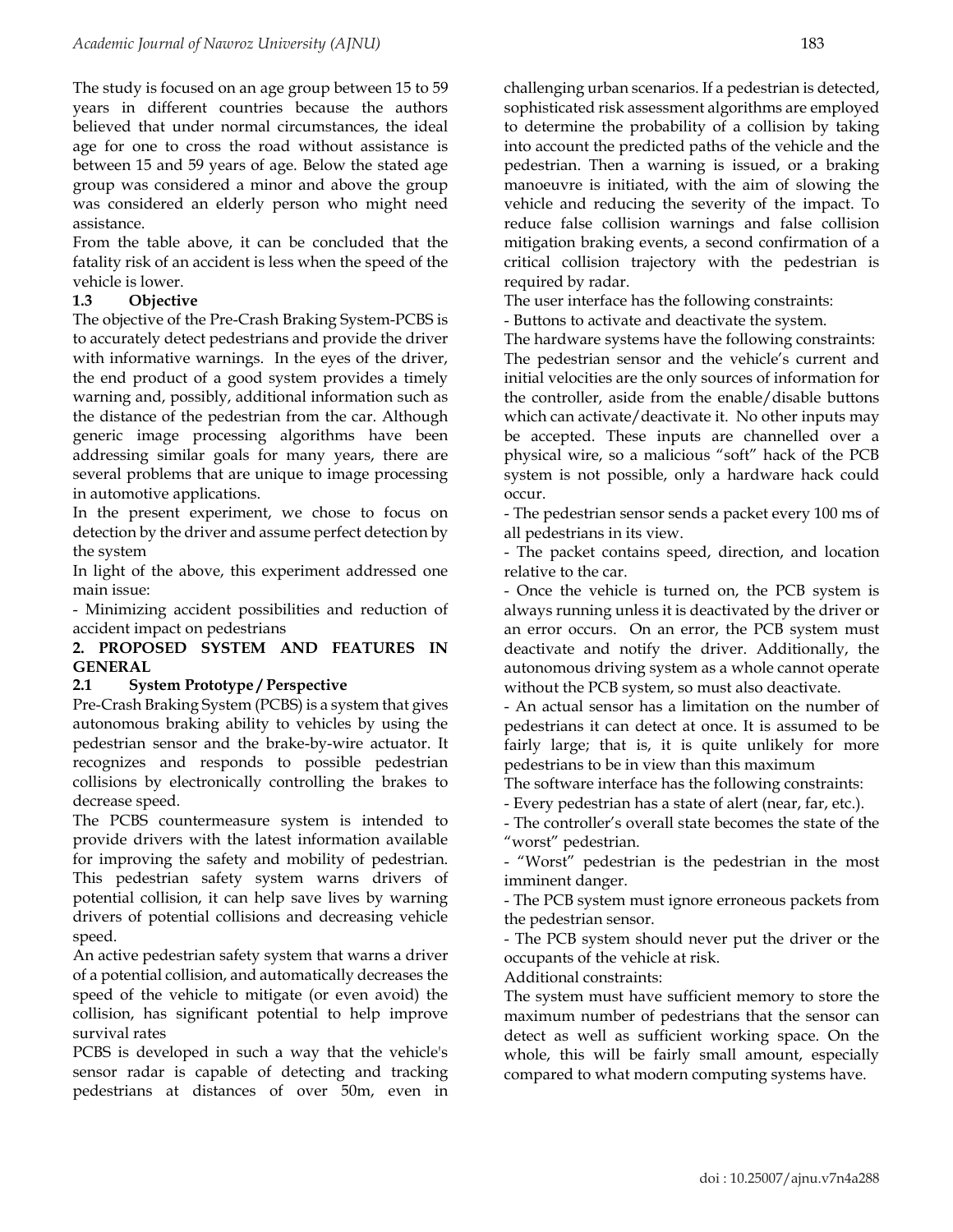



## **2.2 System Features and Functions**

This section of this SRS specifies all major functions of the PCB system with respect to the customer-supplied specifications such as (System On, System Off,

Detection, Obstacle Near, Obstacle Far, Normal, Hard Stop, Warning and Manual Override).

## **3. SYSTEM REQUIREMENTS**

The system requirement consists of two parts which are the hardware requirement and software requirement. Contains Hardware Requirement (Avr Microcontroller Processor, Power Supply Unit, Indication Display, Gp2d12 Distance Sensor and Buzzer). And Software Requirements (Avr studio4, Java Program and Android Eclipse Emulator). Also Performance Requirement (Accuracy, Audio feedback and Visual feedback).

## **4. SYSTEM MODULE**

The figure below shows the five modules of the system, how various warning and assessment is carried out in the system. It shows the reaction time for a given distance decreases with vehicle speed such as (Sensor Tracking, Feedback, Driver State, Automatic Braking and System Restart).



Fig (6) : Timeline of pedestrian protection measures

#### **5. PARAMETER OF THE CAR**

Perodua Myvi is considered as a test base car for this project. Below is a table showing some of the relevant Perodua Myvi specifications in the study. The diagram below shows the Perodua Myvi measurements from the front, back and side view.



Fig (7) : Perodua Myvi test base car [9]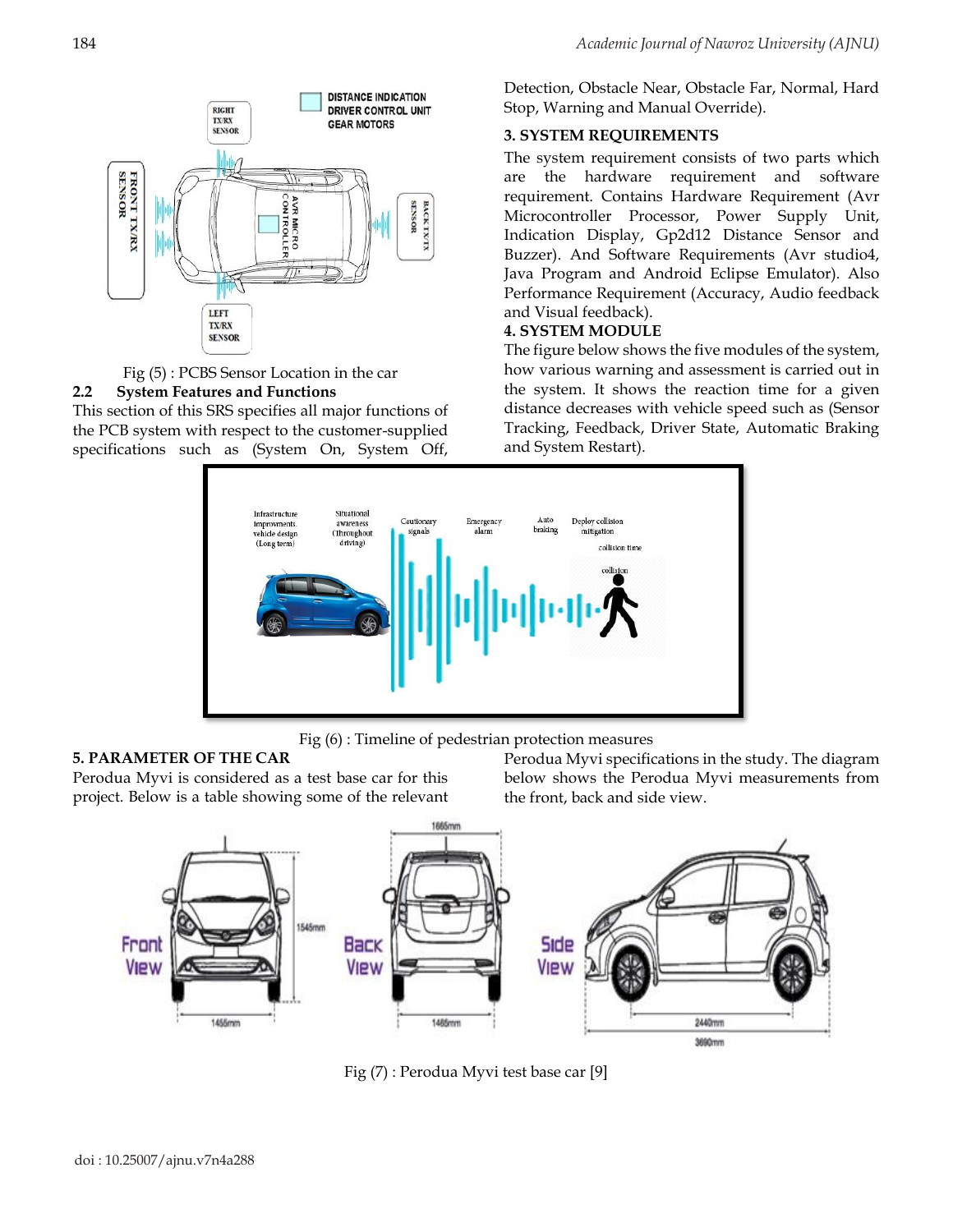|  | Table (1) : Myvi Car Specification |
|--|------------------------------------|
|--|------------------------------------|

| Dimension and Weight               |                    |  |
|------------------------------------|--------------------|--|
| Length (mm)                        | 3690               |  |
| Width (mm)                         | 1665               |  |
| Height (mm)                        | 1545               |  |
| Wheelbase (mm)                     | 2440               |  |
| Front seat distance to ground (mm) | 595                |  |
| Minimum road clearance (mm)        | 160                |  |
| Seating capacity                   | 5                  |  |
|                                    |                    |  |
| Engine                             |                    |  |
|                                    |                    |  |
| Valve Mechanism                    | DOHC 16V with DVVT |  |
| Total displacement (cc)            | 1298               |  |
| Max torque $(Nm/rpm)$              | 117/4400           |  |
|                                    |                    |  |

In the development of the system prototype, two scenarios were created to enable visualization on how the system will work. The two scenarios include; the car travelling at a speed of 50km/hr and the same vehicle travelling at 150km/hr. The distance between the vehicle and the obstacle remained constant.

Assumptions made

- The vehicle tires were at least 90% new at the time
- The road was flat and dry asphalt
- There was only one person in the car

The system sensors can detect and object that is at a distance of 50meters, at this point the driver is alerted about the obstacle ahead. If the driver does not take action within the 30meter allowance, the system automatically brakes for the driver. For a typical vehicle with a displacement of 1300 cubic centimetres like the above mentioned, it takes the vehicle about 70 meters to decelerate from 100km/hr(100,000m/hr) to a complete stop when sudden brakes are triggered. Therefore the deceleration rate is 0.0005623km/hr  $(0.5623m/hr)$ .

## **5.1 Scenario 1**

In this scenario, the vehicle is moving at a speed of 50km/hr and senses an obstacle 50meters ahead, the automatic braking will only start when the car is 20m from contact. The vehicle in this scenario will be able to come to a complete halt in 14 meters. This leaves a distance of 5.5m from the vehicle to the obstacle. This is achieved by:

 $v^2 = u^2 + 2as$ 

 $v =$  final velocity (it must be 0 to imply a stop) u = initial velocity s = displacement of the vehicle a = acceleration (when negative it implies deceleration) Working out the rate of deceleration; if 100 km/hr stops in 56.23m, therefore the rate at which the car was decelerating is:

$$
v^2 = u^2 + 2as
$$
  
\n
$$
0 = 100^2 + 2(a * 0.0563)
$$
  
\n
$$
0 = 10,000 + 0.1126a
$$
  
\n
$$
-10,000 = 0.1126a
$$
  
\n
$$
a = -88,809.9 \text{ km/hr}^2
$$

The deceleration has to be less than zero because it is a reduction in speed. Therefore for a vehicle travelling at 50 km/hr:

$$
v2 = u2 + 2as
$$
  
\n
$$
0 = 502 + 2(-88,809.9 * s)
$$
  
\n
$$
0 = 2500 - 177,619.8s
$$
  
\n
$$
177,619.8s = 2500
$$
  
\n
$$
s = 0.014 \text{ km} (14 \text{ m})
$$

14 m is less than 20m at which the brakes were triggered meaning the car will come to a complete halt before reaching the obstacle.

## **5.2 Scenario 2**

If the driver was at a speed of 150km/hr and basing on the same rate of deceleration as the one above, the car will actually hit the obstacle. This can be proven using the same formula.

$$
v^2 = u^2 + 2as
$$
  
\n
$$
0 = 150^2 + 2(-88,809.9 * s)
$$
  
\n
$$
0 = 22,500 - 177,619s
$$
  
\n
$$
177.619s = 22,500
$$
  
\n
$$
s = 0.126 \text{ km } (126 \text{ m})
$$

126m is greater than 20 m at which the brakes were triggered thus the car will come to a complete halt after hitting the obstacle. To find out the speed at which the car was moving at the point of impact the same formula can be used. However the displacement is reduced by 20 m.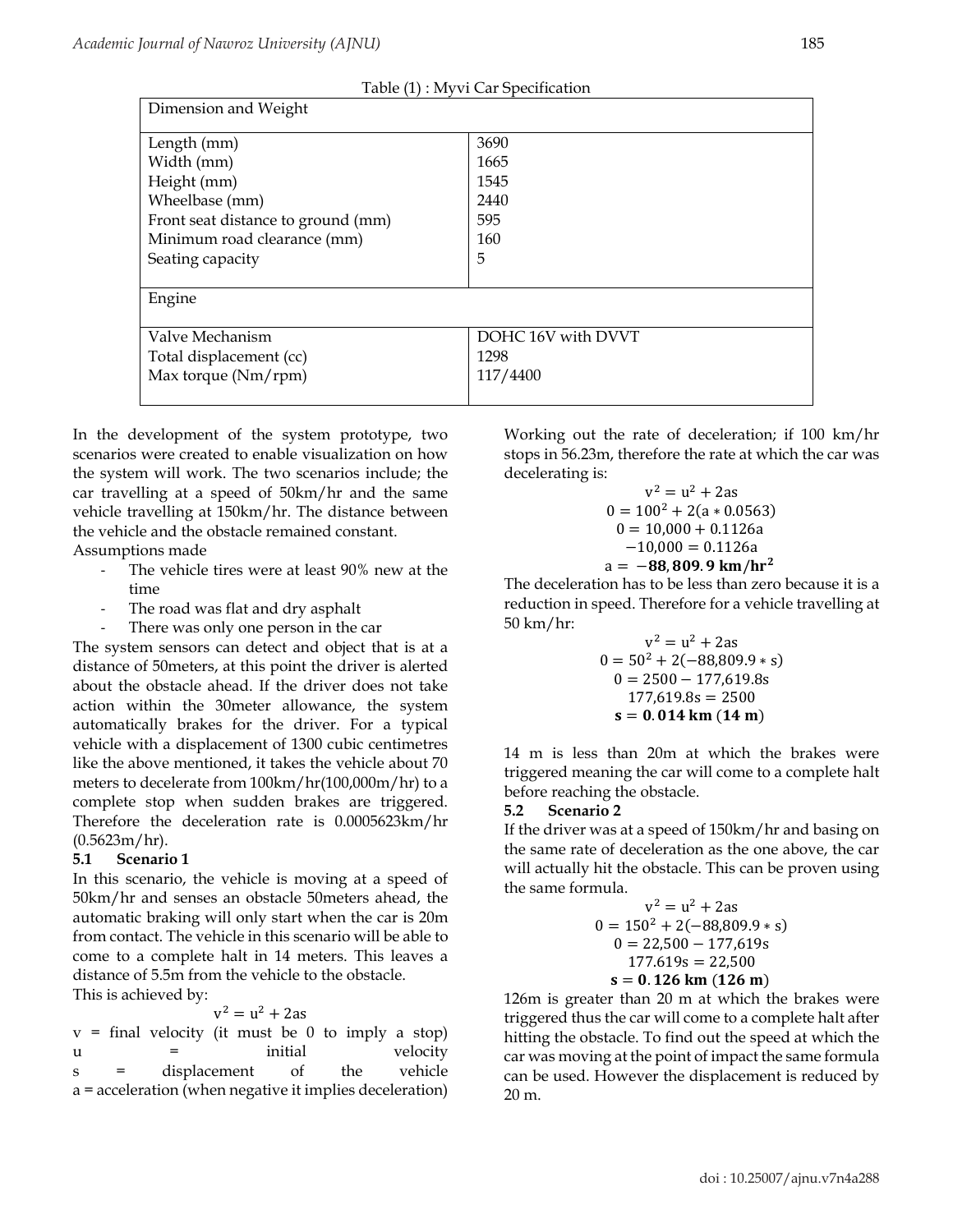$$
v2 = u2 + 2as
$$
  
\n
$$
v2 = 1502 + 2(-88,809.9 * 0.106)
$$
  
\n
$$
v2 = 22,500 - 18,827.7
$$
  
\n
$$
v2 = 3672.3
$$
  
\n
$$
v = 60.6 \text{ km/hr}
$$

It can be noticed that use of the system reduced the speed of the vehicle by more than half therefore also reducing the fatality rate of impact on the pedestrian.

## **6.0 Modeling Requirement**

Included are models describing a possible software system to meet the requirements of the PCBSystem. Included are a use-case diagram, a class diagram, and a object state diagram. In general, lowercase terms (e.g. "pedestrian" and "vehicle") refer to the actual, physical objects, whereas uppercase terms (e.g. "Pedestrian" and "Vehicle") refer to the actual object's software representation.

## **6.1 Modelling Requirement Description**

Based on interaction with the customer, the list below is a summation of modelling requirements description. 1. The system will consist of a pedestrian sensor, a controller, and a brake-by-wire actuator.

2. The system must attempt to avoid collisions when such avoidance is possible. Detected pedestrians and obstacles will be organized into two categories: a) Obstacle near, and b) Obstacle far. If no pedestrians are detected, the system takes the Normal state.

3. After each packet received from the sensor, the system must continuously recalculate the obstacle's distance and re-categorize the pedestrian based on that information, and respond appropriately.

4. The system must return to steady-state velocity after a braking. This may only occur when the pedestrian is categorized as "Normal" system state.

5. The system should not make hard stops when a collision is unlikely or impossible (obstacle far).

6. The driver should be able to disable the system in times of malfunctioning or in cases of system failure. This will disable the system.

7. In the "obstacle near" state  $($  <math>20m</math>), hard stops become a possibility. Because this is irritating to the driver and occupants of the vehicle, this should only occur when necessary. Additionally, a warning signal from the infrared distance measuring sensor must not cause a hard stop.

8. A request to the brake-by-wire actuator which duplicates the currently-taken action (e.g., if the driver is already braking) the request should be ignored by the micro controller. The brake-by-wire actuator should NOT release, and then reapply the brakes.

9. Any input provided by the driver must override any actions taken by the system. Additionally, a manual ignore button will be provided, which also shuts down the entire autonomous driving system.

## **6.2 Class Diagram**

The following class diagram shows the structure of the PCBS system by displaying its classes. The classes have different operations and member variables which may or may not be accessible to other classes. Associations between different classes are displayed via a solid line, with text labels giving the role (how they relate) and multiplicity (how many objects of the class may be involved in the relation) of each particular class in the association. Aggregation is shown much like association is shown, but with a diamond touching one class to display that this class is made up of items from a "smaller" class that the line connects to. This particular diagram also contains an enumeration, which is a list of values that a variable can take.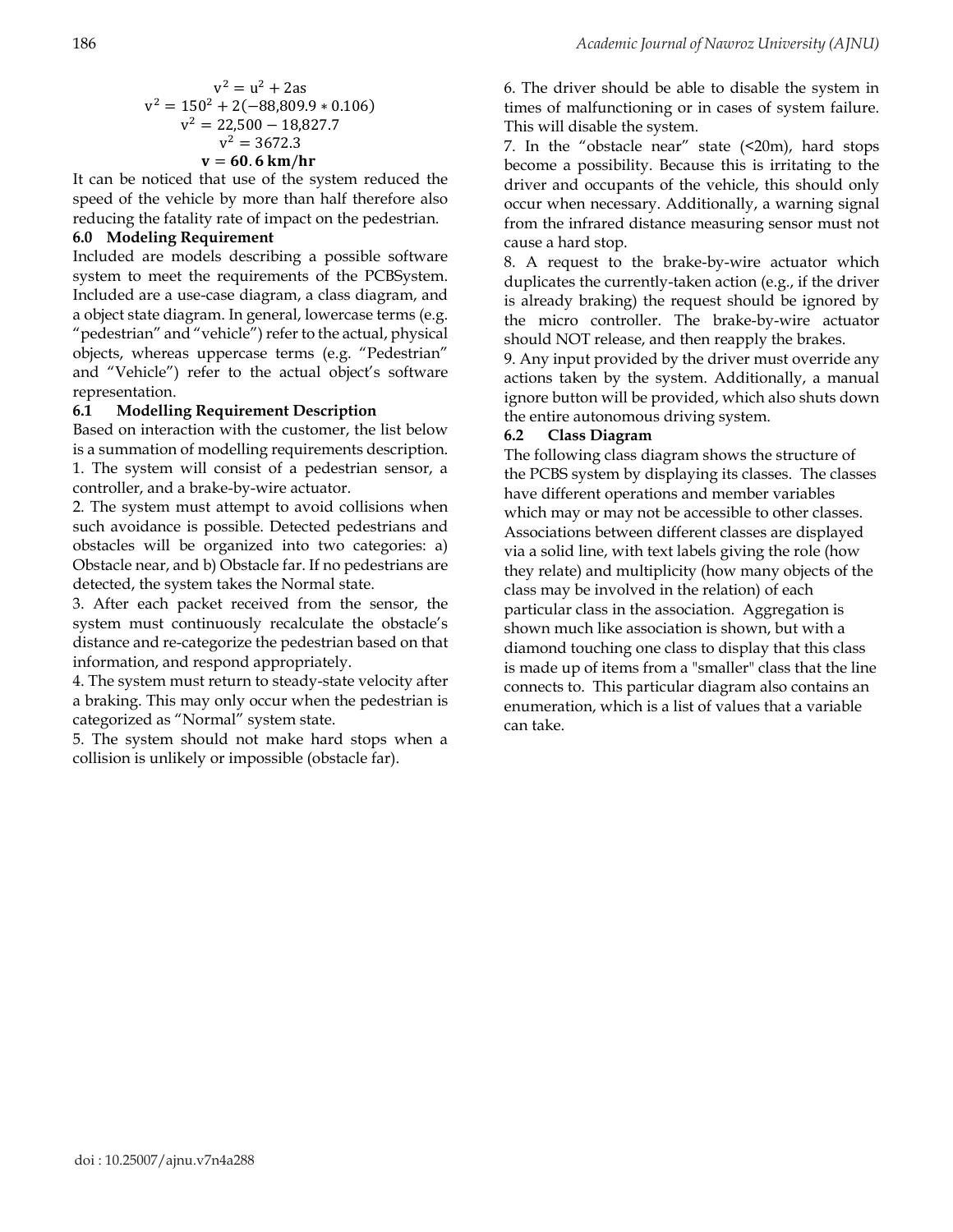



In this class diagram (Figure 8), the Vehicle owns all the other objects either directly or indirectly, and also would contain the main thread of execution. Packets containing Pedestrian data are created by the Sensor, collected by the Vehicle and then given to the AVRMicroController, which decides what actions to take based on the Pedestrian data, and instructs the Vehicle to execute those actions. The Vehicle forwards braking requests to the AVR SYSTEM (brake-by-wire actuator), and is itself responsible for acceleration requests. Below are several tables (called a "data

dictionary") describing each class and its attributes, operations, and relations in detail.

#### **6.3 Use Case Diagram**

The following use-case (Figure 9) diagram shows the different interactions available to users of the PCB System. The stick figure of a person symbolizes a user or other external actor, and the arrows protruding from them reach the ovals which label the high-level different actions that a user can take to affect the system's behaviour.



Fig (9) : Use Case Diagram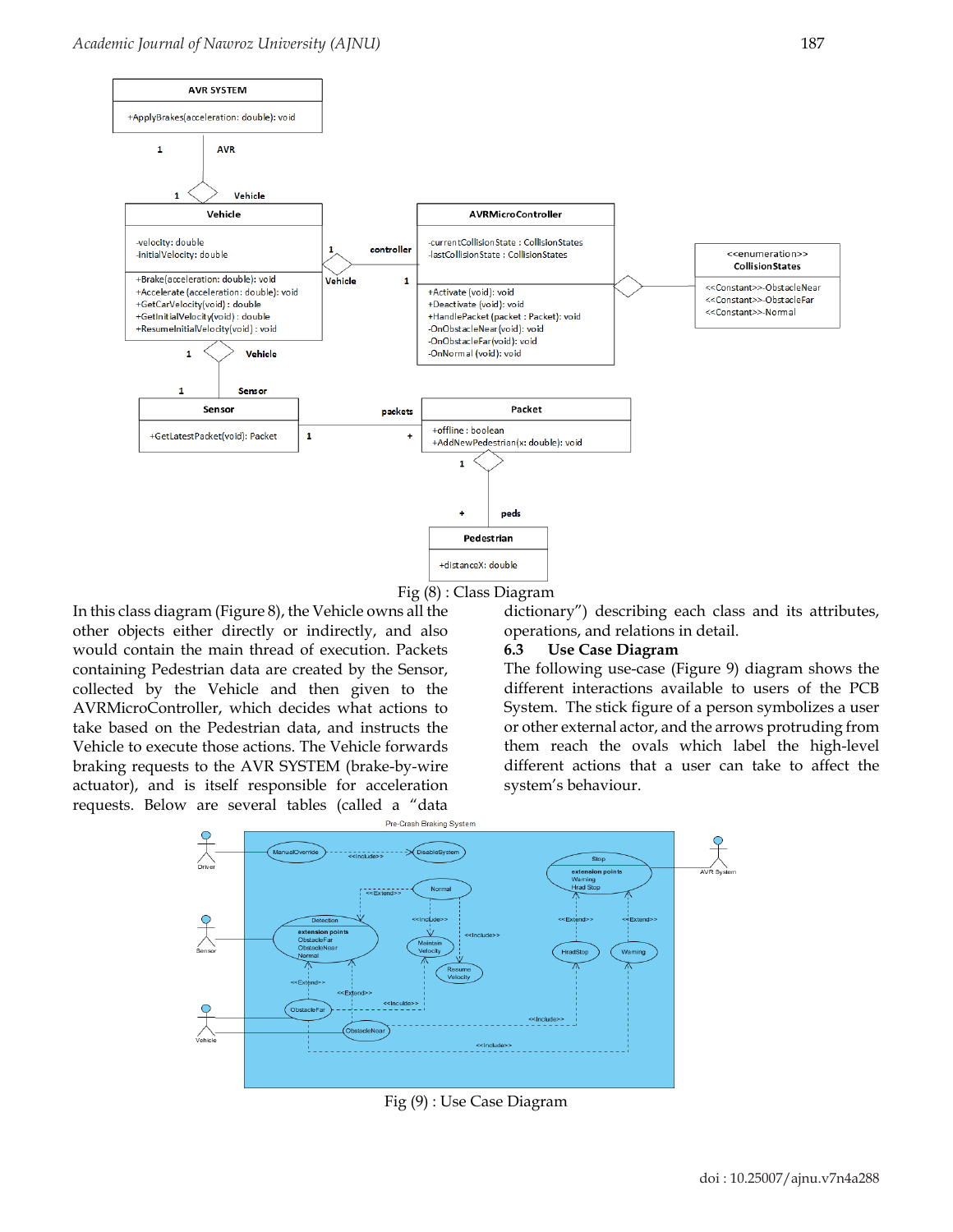This use case diagram includes 14 main use cases, described in detail in the tables below in cross reference to (Modelling Requirement Description in 6.1)

#### **6.4 State Machine Diagram**

The following state diagram (Figure 10) shows the different states that the PCB System switches to base on events. These events are decided upon based on the

data provided by the Sensor. Any rectangle with a name inside depicts a single state, and arrows between states are labelled with the events that would occur to shift the system from one state to another. Events may contain actions which are executed. In this particular diagram, the states all have entry actions, which are always executed upon entering the state.



Fig (10) : State Machine Diagram

At first glance the state diagram appears rather complicated but is actually fairly simple. Each of the four main system states can transition to the other three or itself. On each transition, an entry action occurs. Upon entering ObstacleNear or ObstacleFar, a braking amount is calculated to apply. Upon entering Normal , the Vehicle is instructed to resume its initial velocity. If it is already at its initial velocity, the Vehicle will simply take no action.

## **7.0 SYSTEM PROTOTYPE**

A prototype of the PCBSystem is created in order to demonstrate a possible decision engine for the AVRMicroController. Given the standard scenarios in section 5.1 and 5.2 , the prototype will simulate what would occur in such a scenario at each time when the sensor senses the pedestrian.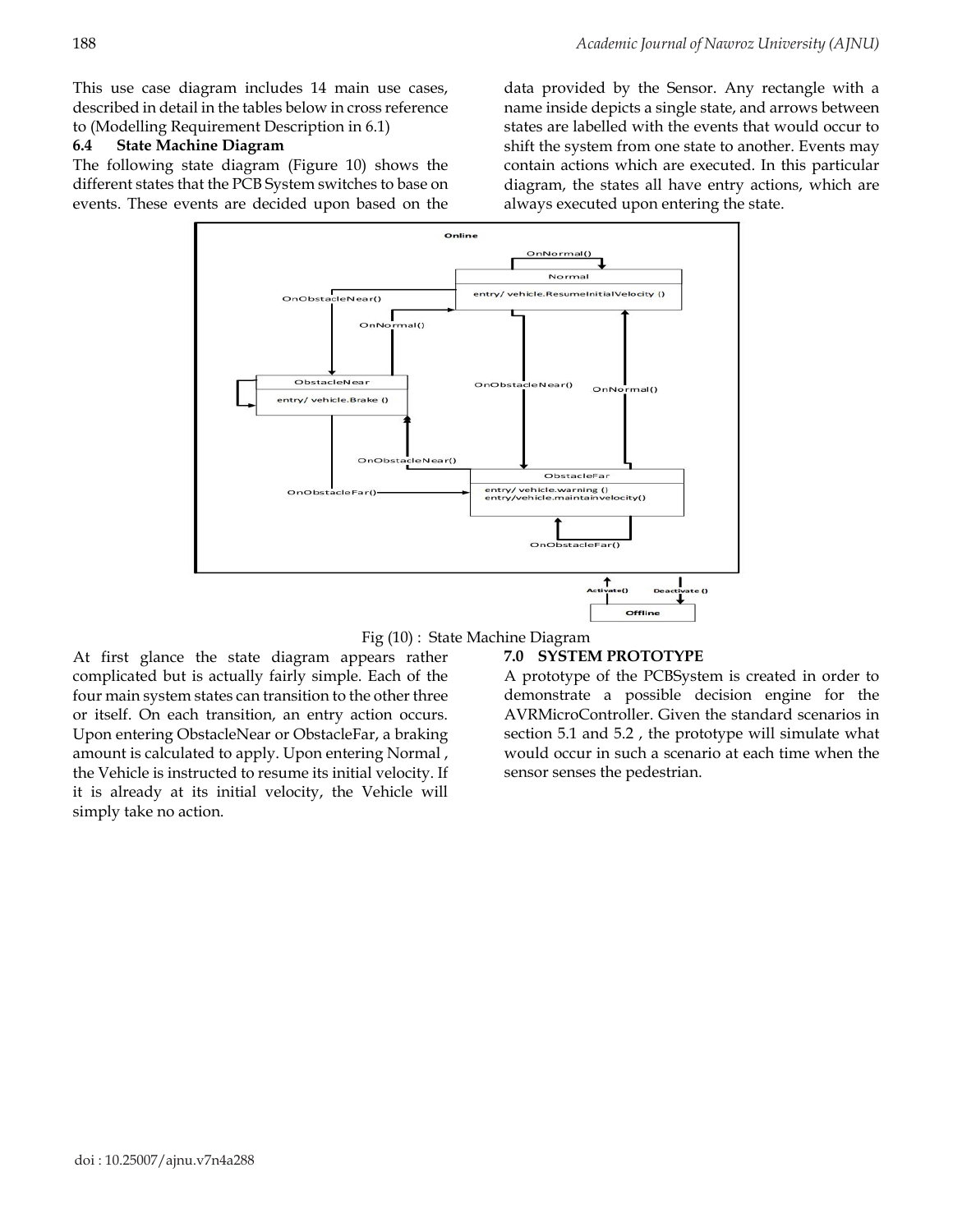

Fig (11) : Initial State of PCBS

Start button, Warning display dashboard, Ignore button, Speed button, Near button, Far button and Break button.



Fig (12) : Dashboard displaying warning to the driver after detecting a far pedestrian (Section 4.0)



Fig (13) : Dashboard displaying warning to the driver after detecting a near pedestrian (Section 4.0)